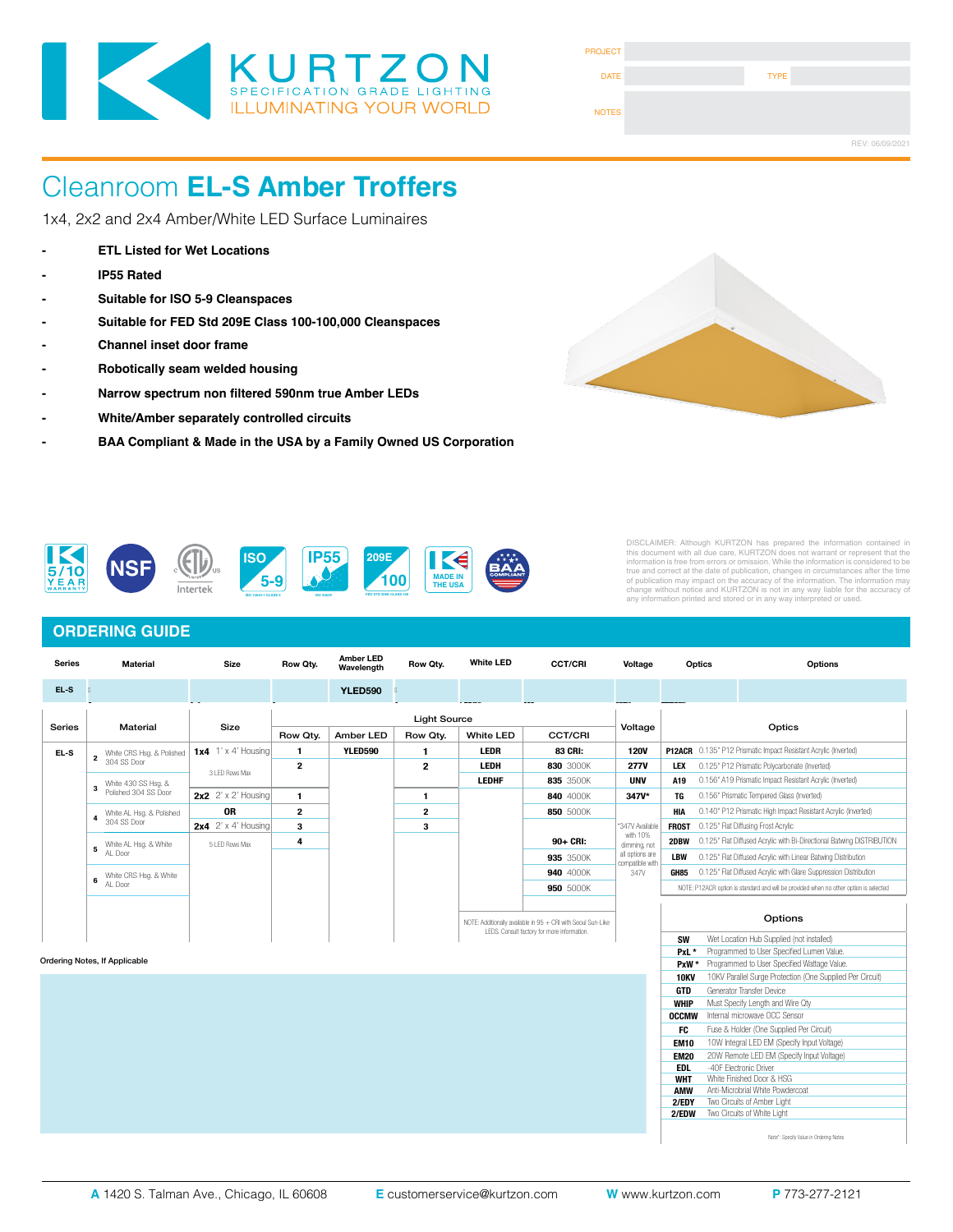

1x4, 2x2 and 2x4 Amber/White LED Surface Luminaires

### **SPECIFICATIONS**

**HOUSING:** One piece, hole free, robotically seam welded housing has flattened knockouts for a superior seal. Housings are available in .040" 3003 Aluminum, 20Ga 430 Stainless Steel, or 20Ga 1008 Cold Rolled Steel.

**DOOR FRAME:** Inset door frame made from welded channels regresses into the housing to allow the neoprene gasket to seal to the housing. Door frame is hinged by aircraft cables and secures to housing with captive stainless steel pan head screws. Available in .040" 3003 Powder coated Alum. , 20Ga 304 Polished SS.

**GASKETS:** Closed cell 100% pure neoprene gasket with vulcanized corners making a one-piece oil and solvent resistant gasket system.

**OPTICS:** Standard P12 prismatic acrylic lens is provided when no other options are selected. All prismatic lensing options come with an inverted lens so the smooth side faces the room for easy cleaning. All optics are sealed to the door with NSF listed RTV silicone sealant. Other optics are available, consult factory for more information or options not listed.

**LEDS:** Fixture available with Amber only or Amber & White LED's, each color will be supplied with its own driver for dual switching. Amber LED's provide a narrow 590nm spectrum for wavelength sensitive applications. White high efficiency LEDs are are commercially available & in a wide variety of CRI and CCT. All boards have Zhaga recognized hole patterns and come with a 5 year warranty

**DRIVERS:** Standard Universal Voltage Class 2 drivers are 0-10v Dimmable to 1% and rated -20C (-4F). They come with at least 2.5Kv surge protection, have less than 10% THD at max load, Ballast Factor Greater than .95 and are programmable to match specific lumen or wattage requirements. Drivers with higher input voltage ratings are available, consult factory for driver specifications. (each color LED comes standard with its own driver)

**REFLECTOR:** Die formed metal with high reflectance white polyester powder coat finish. Typical reflectivity 92%.

**INSTALL SURFACE:** Four .312" dia.mounting holes and a removable gasketed wiring access plate with Supply entry via 1/2" trade size flattened knockouts. Suitable for surface installation onto covered ceilings only.

FINISH: Stainless steel door frames are satin polished unless WHT or AMW options are selected. All other materials are provided with gloss high reflectance white polyester powder coat with 1000hr salt spray test per ASTM B117. AMW option provides a white anti-microbial polyester powder coat to all exposed surfaces.

**LISTINGS:** IP55 rated for dust and water ingress. ETL listed per UL\_1598 for wet locations.Certified ISO-14644-1 for class 5 through class 9 cleanspaces. Certified Fed Std 209E for Class 100 through Class 100,000 cleanspaces. NSF2 Listed for Non-Food & Splash Zones. Drivers and LEDs are covered by a 5 year warranty, the remaining fixture is covered by a 10 year warranty. This product is Buy American Act (B.A.A.) compliant.

#### **PRODUCT DRAWINGS**

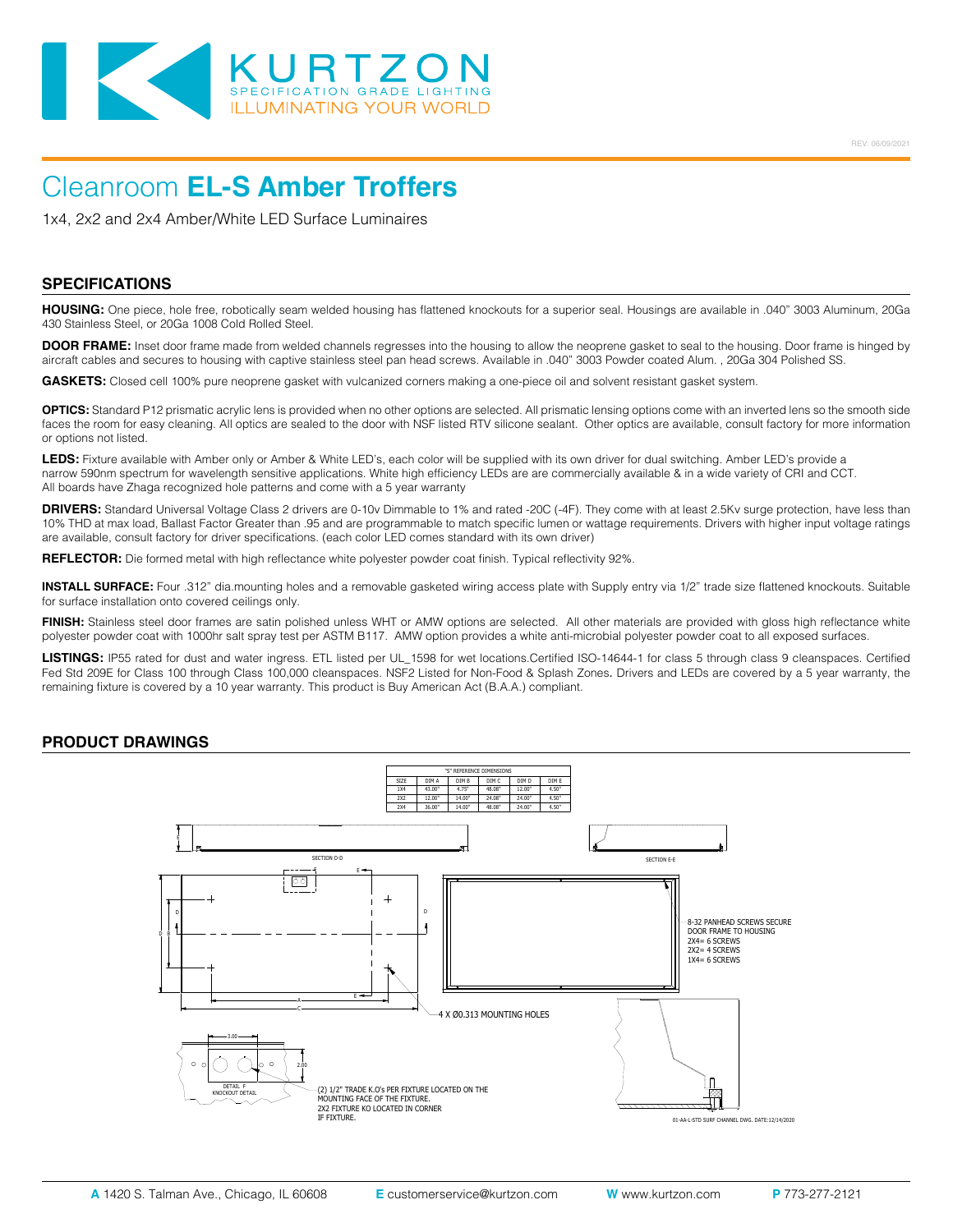

1x4, 2x2 and 2x4 Amber/White LED Surface Luminaires

### **ENERGY DATA - WHITE LED**

| SURFACE & RECESSED CHANNEL 2 CIRCUIT TROFFER (APPROX <sup>1</sup> LUMENS DELIVERED) |               |               |                    |                        |                     |                       |                    |                       |                           |                  |
|-------------------------------------------------------------------------------------|---------------|---------------|--------------------|------------------------|---------------------|-----------------------|--------------------|-----------------------|---------------------------|------------------|
| <b>ENCLOSURE</b>                                                                    | LIGHT PACKAGE |               |                    | 80 CRI (3000K - 5000K) |                     | 90 CRI (3500K, 4000K) |                    |                       |                           | STANDARD DIMMING |
| <b>SIZE</b>                                                                         |               | <b>LUMENS</b> | WATTS <sup>2</sup> | EFFICACY <sup>3</sup>  | <b>MAX AMB TEMP</b> | <b>LUMENS</b>         | WATTS <sup>2</sup> | EFFICACY <sup>3</sup> | MAX AMB TEMP <sup>4</sup> |                  |
| 1X4                                                                                 | 1LEDR         | 3,215         | 29                 | 111                    | 45°C (113°F)        | 3,100                 | 29                 | 107                   | 45°C (113°F)              | 0-10V 1%         |
| 1X4                                                                                 | 1LEDH         | 6,220         | 55                 | 113                    | 40°C (104°F)        | 5,950                 | 57                 | 104                   | 40°C (104°F)              | 0-10V 1%         |
| 1X4                                                                                 | 2LEDR         | 6,430         | 55                 | 117                    | 45°C (113°F)        | 6,199                 | 56                 | 111                   | 45°C (113°F)              | 0-10V1%          |
| 1X4                                                                                 | 1LEDHF        | 9,380         | 78                 | 120                    | 35°C (95°F)         | 8,030                 | 92                 | 87                    | 35°C (95°F)               | 0-10V 1%         |
| 1X4                                                                                 | 2LEDH         | 12,446        | 109                | 114                    | 35°C (95°F)         | 11,915                | 109                | 109                   | 35°C (95°F)               | 0-10V 1%         |
| 1X4                                                                                 | EM10          | 1110-1200     | 4                  | <b>NA</b>              | 40°C (104°F)        | 870-1110              | $\overline{4}$     | <b>NA</b>             | 40°C (104°F)              | <b>NA</b>        |
| 2X2                                                                                 | 1LEDR         | 1,630         | 15                 | 109                    | 45°C (113°F)        | 1,630                 | 15                 | 109                   | 45°C (113°F)              | 0-10V 1%         |
| 2X2                                                                                 | 1LEDH         | 3,200         | 29                 | 110                    | 40°C (104°F)        | 3,060                 | 29                 | 106                   | 40°C (104°F)              | 0-10V 1%         |
| 2X2                                                                                 | 2LEDR         | 3,260         | 29                 | 112                    | 45°C (113°F)        | 3,270                 | 29                 | 113                   | 45°C (113°F)              | 0-10V1%          |
| 2X2                                                                                 | 1LEDHF        | 4,690         | 39                 | 120                    | 40°C (104°F)        | 4,190                 | 46                 | 91                    | 40°C (104°F)              | 0-10V 1%         |
| 2X2                                                                                 | 3LEDR         | 4,887         | 42                 | 116                    | 45°C (113°F)        | 4,902                 | 42                 | 117                   | 45°C (113°F)              | 0-10V 1%         |
| 2X2                                                                                 | 2LEDH         | 6,410         | 55                 | 117                    | 40°C (104°F)        | 6,130                 | 55                 | 111                   | 40°C (104°F)              | 0-10V 1%         |
| 2X2                                                                                 | 2LEDHF        | 9,390         | 77                 | 122                    | 40°C (104°F)        | 8,380                 | 92                 | 91                    | 35°C (95°F)               | 0-10V 1%         |
| 2X2                                                                                 | 3LEDH         | 9,608         | 80                 | 120                    | 40°C (104°F)        | 9,186                 | 81                 | 113                   | 35°C (95°F)               | 0-10V 1%         |
| 2X2                                                                                 | 3LEDHF        | 14,080        | 115                | 122                    | 35°C (95°F)         | 12,570                | 138                | 91                    | 35°C (95°F)               | 0-10V 1%         |
| 2X2                                                                                 | EM10          | 1090-1220     | $\overline{4}$     | <b>NA</b>              | 40°C (104°F)        | 910-1170              | $\overline{4}$     | <b>NA</b>             | 40°C (104°F)              | <b>NA</b>        |
| 2X4                                                                                 | 1LEDR         | 3,470         | 29                 | 120                    | 45°C (113°F)        | 3,320                 | 29                 | 114                   | 45°C (113°F)              | 0-10V 1%         |
| 2X4                                                                                 | 1LEDH         | 6,820         | 57                 | 120                    | 40°C (104°F)        | 6,490                 | 57                 | 114                   | 40°C (104°F)              | 0-10V 1%         |
| 2X4                                                                                 | 2LEDR         | 6,942         | 55                 | 126                    | 45°C (113°F)        | 6,640                 | 56                 | 119                   | 45°C (113°F)              | 0-10V 1%         |
| 2X4                                                                                 | 1LEDHF        | 10,150        | 77                 | 132                    | 40°C (104°F)        | 8,950                 | 93                 | 96                    | 40°C (104°F)              | 0-10V 1%         |
| 2X4                                                                                 | 3LEDR         | 10,412        | 83                 | 125                    | 45°C (113°F)        | 9,954                 | 83                 | 120                   | 45°C (113°F)              | 0-10V 1%         |
| 2X4                                                                                 | 2LEDH         | 13,650        | 109                | 125                    | 40°C (104°F)        | 12,990                | 109                | 119                   | 40°C (104°F)              | 0-10V 1%         |
| 2X4                                                                                 | 2LEDHF        | 20,300        | 153                | 133                    | 40°C (104°F)        | 17,900                | 187                | 96                    | 40°C (104°F)              | 0-10V 1%         |
| 2X4                                                                                 | 3LEDH         | 20,464        | 164                | 125                    | 40°C (104°F)        | 19,482                | 164                | 119                   | 40°C (104°F)              | 0-10V 1%         |
| 2X4                                                                                 | 3LEDHF        | 30,450        | 229                | 133                    | 35°C (95°F)         | 26,850                | 280                | 96                    | 35°C (95°F)               | 0-10V 1%         |
| 2X4                                                                                 | EM10          | 1200-1330     | 4                  | <b>NA</b>              | 40°C (104°F)        | 960-1200              | $\overline{4}$     | NA                    | 40°C (104°F)              | NA               |

<sup>1</sup> DELIVERED LUMEN DATA IS EXTRAPOLATED FROM MEASURED DATA @25C WITH NO EXTRA OPTIONS. VARIANCES WILL OCCUR WHEN OPTIONS ARE CHOSEN

**²** WATTAGE IS MEASURED WITH 4000K SELECTION @ 120vAC AND Tambient = 25C. WATTAGES MAY VARY WITH ALTERNATE CONFIGURATIONS

**³** EFFICACY CALCULATED USING 4000K CCT DATA.

⁴ MAX AMBIENT TEMP RATING, NON-IC INSTALLATON. TEMP RATING MAY VARY WITH SPECIFIED DRIVERS OR ANY NON-STANDARD SELECTION

### **PHOTOMETRICS**

## **P12 PRISMATIC**



50

60  $-70$ 80

90